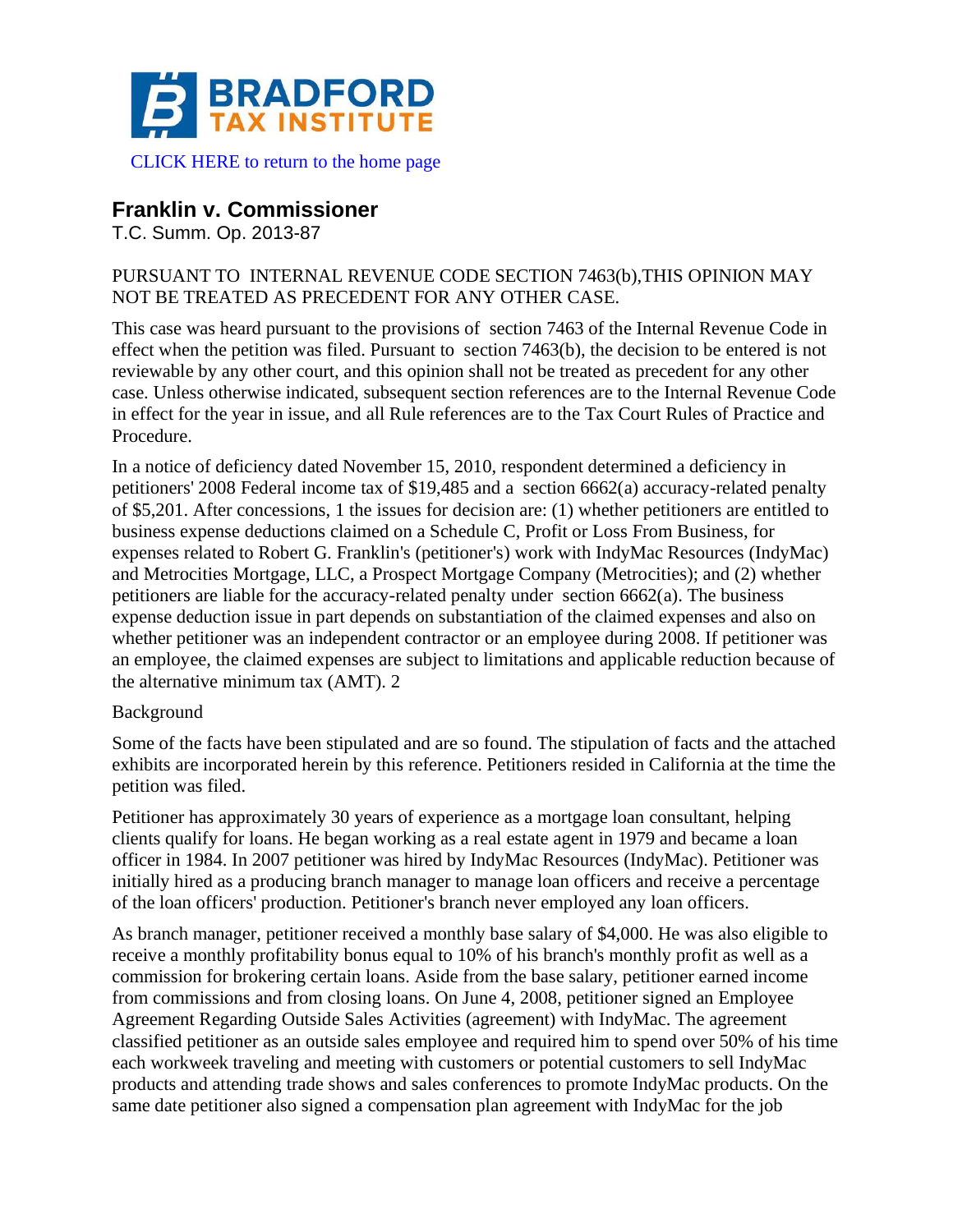"Retail Lending Group West-Sales Manager". The June 4 compensation plan provided that as sales manager, petitioner could earn incentive compensation for selling certain types of loans.

Petitioner sold loan products for IndyMac but was not required to sell only IndyMac products. He qualified clients for loans, put documentation together, and submitted the loan packages to the underwriter. When petitioner was hired, IndyMac did not advise him on how to get business for IndyMac, but IndyMac did specify the manner in which the loan packages were to be submitted to the underwriter. Petitioner had very few loans that were not accepted by underwriters. When petitioner processed loans, he also followed guidelines set by Fannie Mae, Freddie Mac, FHA, and VA, since they insured and guaranteed the loans.

IndyMac did not have any offices near petitioner, so IndyMac provided him an executive office suite in San Luis Obispo, which it obtained specifically for him. Petitioner did not have a personal receptionist; the suite was in a building that housed attorneys' offices, and the entire building shared a receptionist. IndyMac paid the rent for the executive office suite, set up a server so that petitioner had Internet service, and set up the computer and phone system for the office. Petitioner also maintained a home office, which he used primarily in the mornings and again in the evenings. IndyMac did not require petitioner to have a home office.

Although IndyMac provided petitioner with the executive suite, he did not use it very often. Petitioner found business mainly from working in real estate offices and going to multiple listing service (MLS) meetings. IndyMac also had an internal lead program, which required petitioner to contact leads assigned to him through the program within a certain timeframe and to create a lead in a software program, Encompass, for each assigned lead.

Petitioner's employment and compensation agreements with IndyMac specified that his employment with IndyMac was at will and that either petitioner or IndyMac could terminate his employment at any time. Petitioner worked at IndyMac until approximately July 11, 2008, when IndyMac was taken over by the FDIC as an insolvent bank. Metrocities then acquired IndyMac, and on August 8, 2008, petitioner entered into a branch manager employment agreement (employment agreement) with Metrocities. Petitioner performed the same work at Metrocities as a producing branch manager as he had at IndyMac, and Metrocities maintained the same office that IndyMac had provided for petitioner.

At Metrocities petitioner generated his own leads and obtained a list of potential leads from a Web site that Metrocities maintained. Potential borrowers could enter their information into the Web site, and then Metrocities' loan officers had access to the contact information and would follow up.

Petitioner enrolled in health insurance plans at group rates through both IndyMac and Metrocities, which he paid for, at least in part, out of his pretax income. Petitioner received holiday pay from IndyMac during the first five months of 2008, and his pay statements indicate that he earned vacation and sick leave and used vacation leave during the year in issue. He also contributed to a section 401(k) plan account while he worked at IndyMac.

Petitioner's employment agreement with Metrocities provided that he would be paid incentive compensation in accordance with his compensation plan and that he was eligible to participate in benefits programs that Metrocities maintained for employees. The Metrocities employment agreement prohibited petitioner from working for any other company engaged in the real estate finance business and from originating or underwriting loans for any other lending institution while employed by Metrocities. Metrocities did not offer a section 401(k) plan, nor did it provide holiday pay, sick pay, or vacation pay. Since petitioner did not earn money at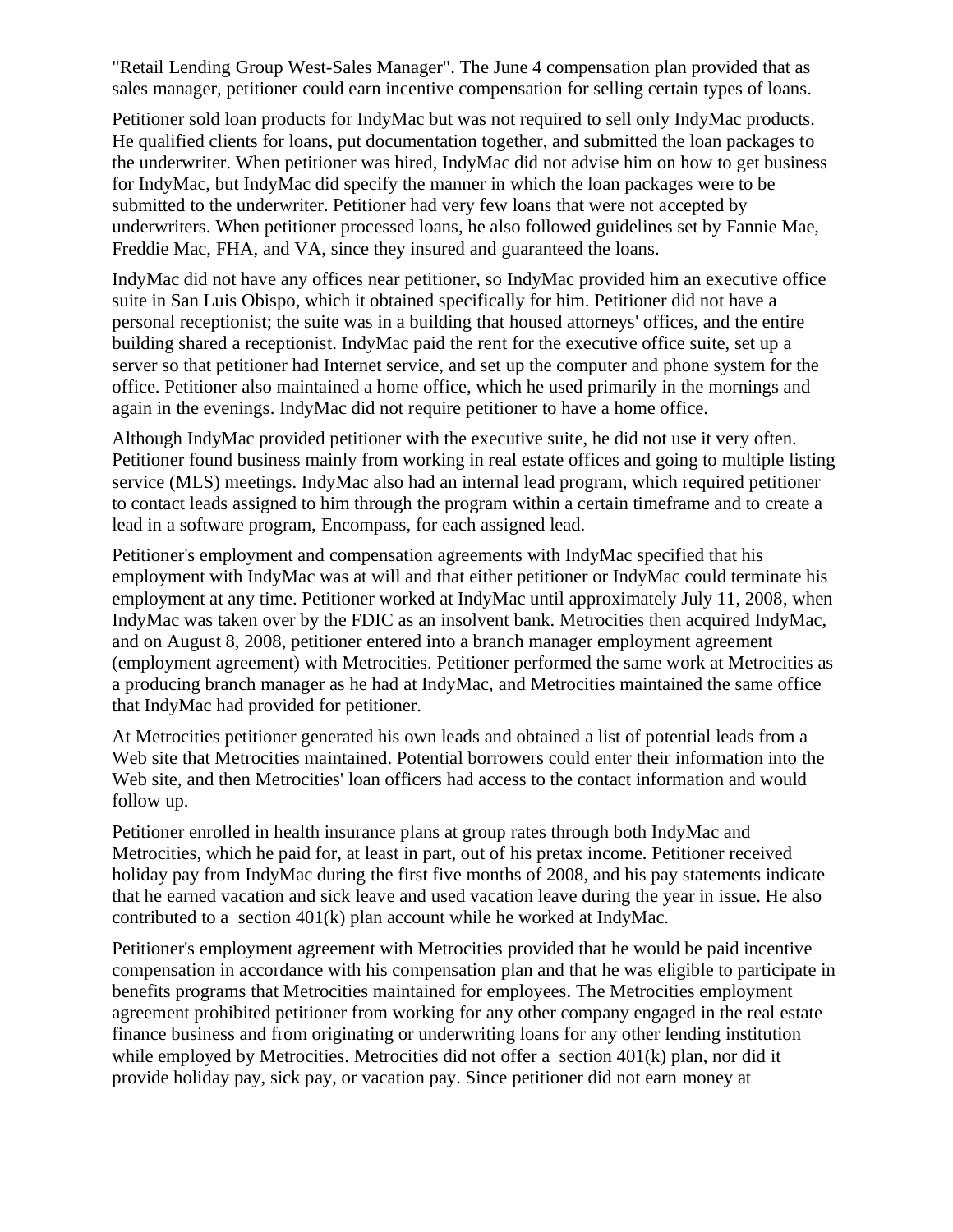Metrocities unless he was working, he checked messages while he was on vacation so that he would not miss any business opportunities.

During 2008 petitioner worked approximately 80 hours a week. He worked Monday through Friday and during the weekends, when real estate agents held open houses. He attended many of the open houses in order to talk with potential borrowers. At some large open houses, petitioner would have a barbecue. He viewed the open houses as an opportunity to meet new borrowers who could potentially provide him with business. Petitioner primarily spent his time working in real estate offices, at lunches, and taking clients out in the evening.

Every morning, petitioner watched financial television shows and then went online to check the stock market. The stock market affected the interest rates on loans, so petitioner watched the market in order to lock in loans at the best interest rates for his customers.

After checking the stock market each morning, petitioner emailed a daily marketing update to several hundred real estate agents, past customers, and borrowers. Petitioner was the in-house lender for Prudential Real Estate (Prudential) on the central California coast, and he attended weekly office meetings at Prudential's various offices. As the in-house lender, Prudential allowed petitioner to enter its offices at any time and use its telephones and copiers. Petitioner bought breakfast for attendees of the meetings to try to get business from them. Some of the offices had only 20 people, and others had 40 to 50. Petitioner continued to go to Prudential's offices after he began working at Metrocities.

Petitioner tried to have lunch every day with a new agent or customer in order to create business relationships. He also went out for drinks, appetizers, or dinner with realtors, sometimes bringing Mrs. Franklin if the realtor's husband or wife was also attending. It was important to petitioner to create relationships with his clients, because once he established those relationships, the clients trusted him and knew that he would help the clients' customers. Petitioner did not have as much business in 2008 because of financial turmoil. Despite losing business, petitioner continued "the wining and the dining" because clients still expected it and petitioner was concerned about establishing business relationships.

Petitioner did not have any discussions with IndyMac or Metrocities about whether he was a statutory employee. He chose to not have Federal income tax withheld from his pay from IndyMac. Petitioner received Forms W-2 for tax year 2008, from IndyMac and Metrocities. The combined Forms W-2 reported that for 2008, petitioner had "Wages, tips, other comp." of \$146,737.46. The Form W-2 from IndyMac reported that IndyMac withheld State income tax and Social Security and Medicare taxes and that petitioner had a retirement plan but that IndyMac did not withhold Federal income tax. The Form W-2 from Metrocities reported that Metrocities withheld Federal and State income taxes and Social Security and Medicare taxes. Neither IndyMac nor Metrocities reported on the Forms W-2 that petitioner was a statutory employee.

Petitioners jointly filed a Form 1040, U.S. Individual Income Tax Return, for 2008, which was prepared by Barbara R. Roller, petitioners' counsel in this proceeding. Petitioners reported \$33,077 on line 7, "Wages, salaries, tips, etc.". On an attached Schedule C petitioner reported his principal business or profession as "Mortgage broker/loans" and reported gross receipts or sales of \$113,660, a portion of the wage amounts shown on the Forms W-2 that IndyMac and Metrocities issued. Petitioner checked the box on line 1 of his Schedule C and represented that his Forms W-2 identified him as a statutory employee. Petitioners included with their 2008 return a statement regarding the transfer of a portion of petitioner's wages to Schedule C,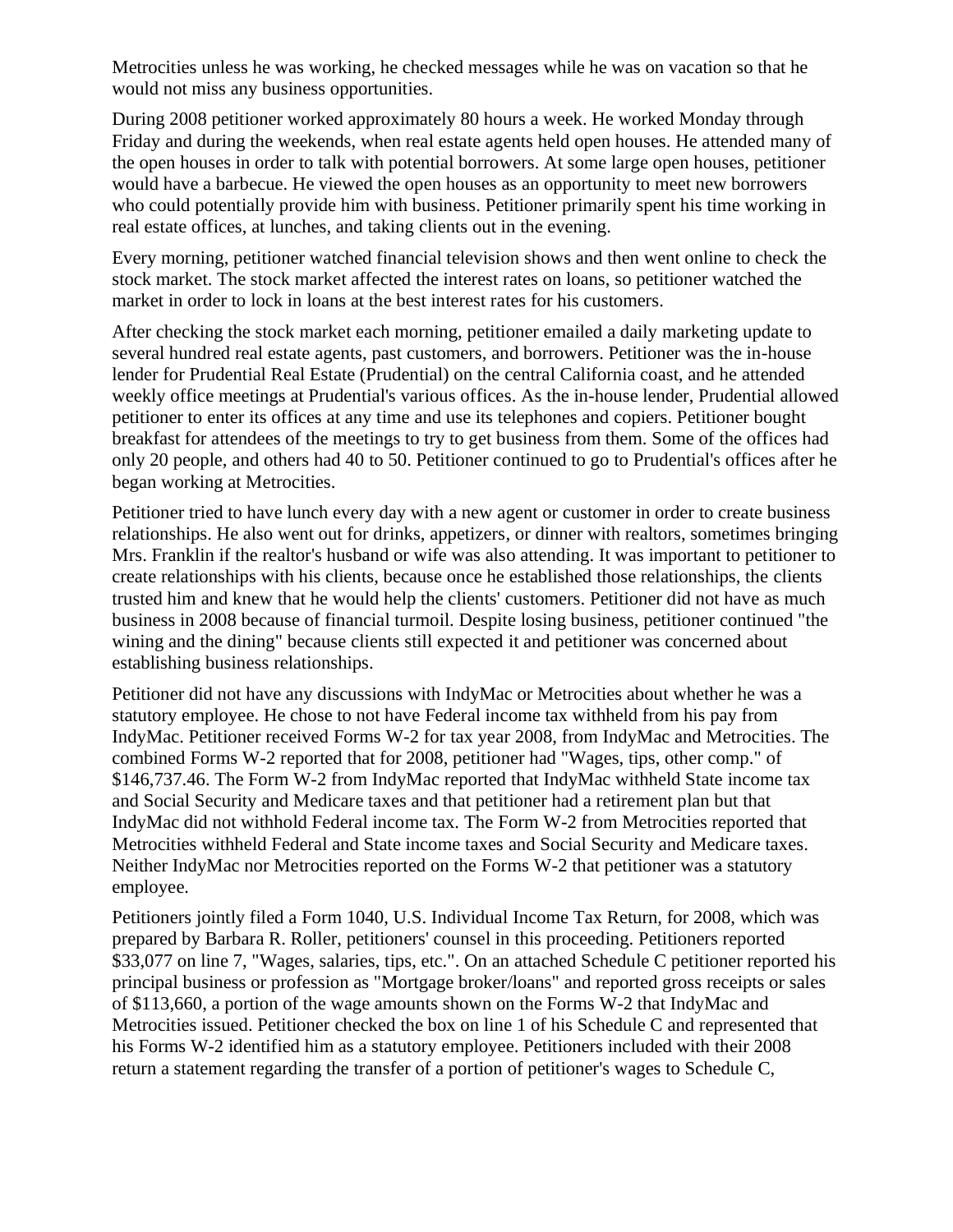asserting that \$65,048.27 of the Form W-2 wages were transferred to Schedule C as selfemployed gross receipts previously subject to payroll tax withholding.

Petitioners reported \$70,617 of expenses related to petitioner's work for IndyMac and Metrocities on their Schedule C. Respondent disallowed all of the claimed expense deductions for lack of substantiation. Petitioners concede that they are unable to substantiate \$30,289.73 of the reported expenses but assert in their pretrial memorandum that they are entitled to deduct \$40,327.27 of the expenses reported on their Schedule C as follows:

| Expense                 | Reported on<br>Schedule C | Petitioners'<br>pretrial memo |  |
|-------------------------|---------------------------|-------------------------------|--|
|                         |                           |                               |  |
| Advertising             | \$1,500                   | \$15.00                       |  |
| Car and truck           | 6,595                     | 4,380.53                      |  |
| Travel                  | 3,800                     | 4,204.16                      |  |
| Meals and entertainment | 27,425                    | 11,061.50                     |  |
| Business use of home    | 5,930                     | 4,950.29                      |  |
| Other                   | /1/25,367                 | /2/16, 285.79                 |  |

/1/ The \$25,367 of "other expenses" on the Schedule C consists of \$15,600

-

 for business gifts, \$276 for fax telephone line, \$1,104 for business telephone line, \$142 for Pismo Coast MLS, \$684 for satellite fees, \$499 for Internet access fees, \$1,380 for postage, \$792 for land phone line, and \$4,890 for other expenses of promotions and cellular telephone.

/2/ These other expenses consist of \$3,858.86 for business gifts, \$2,381.96 for cellular telephone, \$772.45 for home office telephone line, \$1,133.60 for home office business line, \$307 for home office fax line, \$1,174.11 for home office satellite fees, \$312.21 for XM satellite radio, \$2,743 for appraisal fee reimbursements to clients, \$277.12 for multiple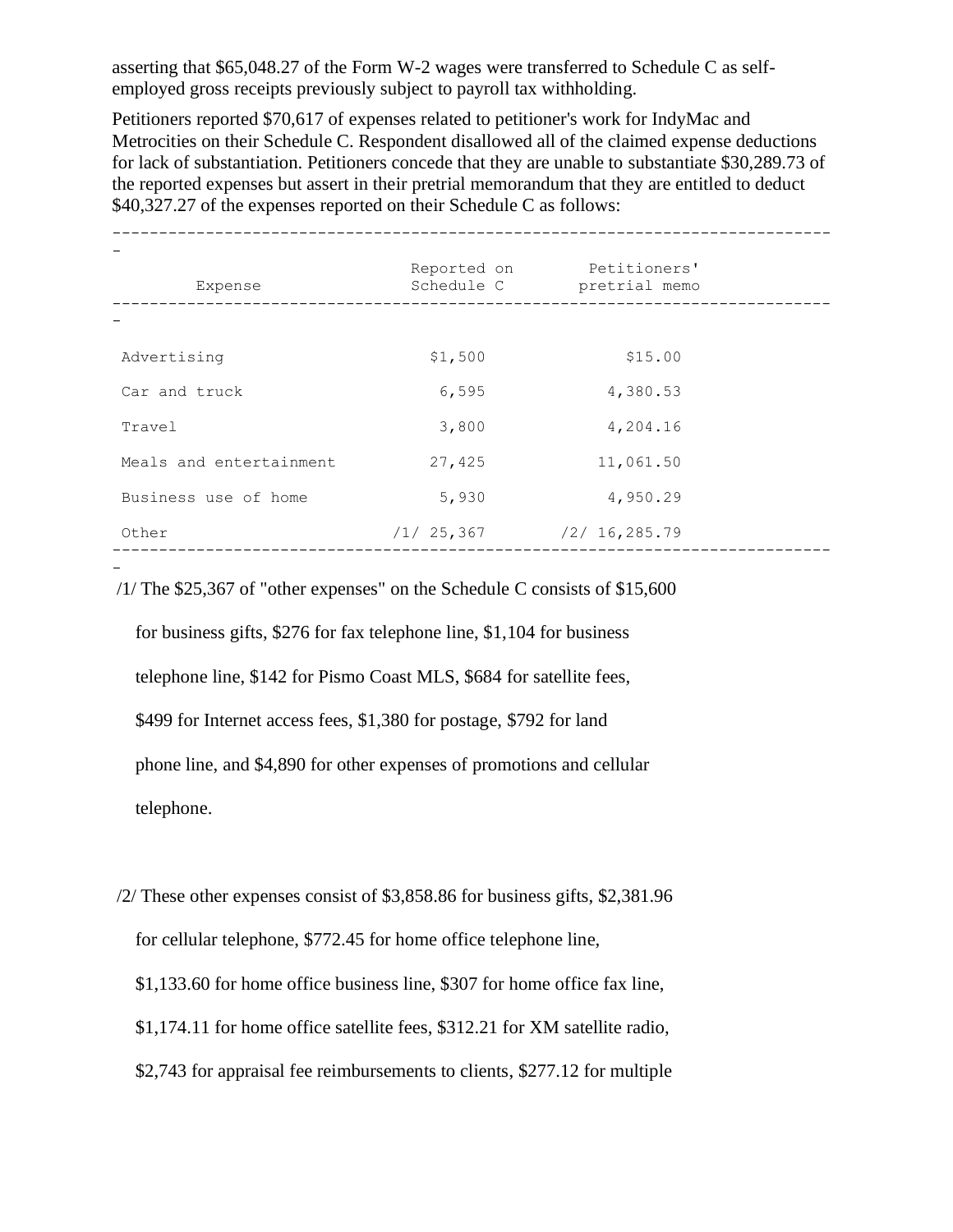service listing fees, \$249 for miscellaneous real estate expenses,

\$1,170.23 for office supplies, \$408.63 for computer expenses, \$92.91

for telephone equipment, \$258.98 for postage, \$96 for bank charges for

a business checking account, and \$480 for a limousine service.

------------------------------------------------------------------------------

In the notice of deficiency the IRS determined that petitioner was a common law employee and therefore was not permitted to report income and expenses on Schedule C. The explanation in the notice stated:

Only statutory employee income can be offset by expenses reported on Schedule C, Profit or Loss From Business, or Schedule C-EZ. Since your employer did not indicate on Form W-2, Wage and Tax Statement, that you were a statutory employee, we cannot allow the expenses used to offset that income on Schedule C or Schedule C-EZ.

On the basis of these adjustments the IRS determined a deficiency for 2008 of \$19,485. The IRS further determined that petitioners are liable for the accuracy-related penalty under section 6662(a).

#### Discussion

In general, the Commissioner's determination set forth in a notice of deficiency is presumed correct, and the taxpayer bears the burden of proving that the determination is in error. Rule 142(a); Welch v. Helvering, 290 U.S. 111, 115 [12 AFTR 1456] [ 12 AFTR 1456] (1933). Pursuant to section 7491(a), the burden of proof as to factual matters shifts to the Commissioner under certain circumstances. Petitioners did not allege that section 7491(a) applies. See sec.  $7491(a)(2)(A)$  and (B). Therefore, petitioners bear the burden of proof. See Rule 142(a).

Each taxable year stands alone, and the Commissioner may challenge in a succeeding year what was condoned or agreed to in a previous year. Auto. Club of Mich. v. Commissioner, 353 U.S. 180 [50 AFTR 1967] [ 50 AFTR 1967] (1957); Rose v. Commissioner, 55 T.C. 28 (1970). Thus, the IRS' failure to challenge petitioner's claimed statutory employee status during the prior years does not entitle him to that status for the year at issue.

#### I. Employment Status

The principal issue for decision is whether petitioners correctly reported petitioner's business expenses on Schedule C as those of a self-employed individual rather than on Schedule A,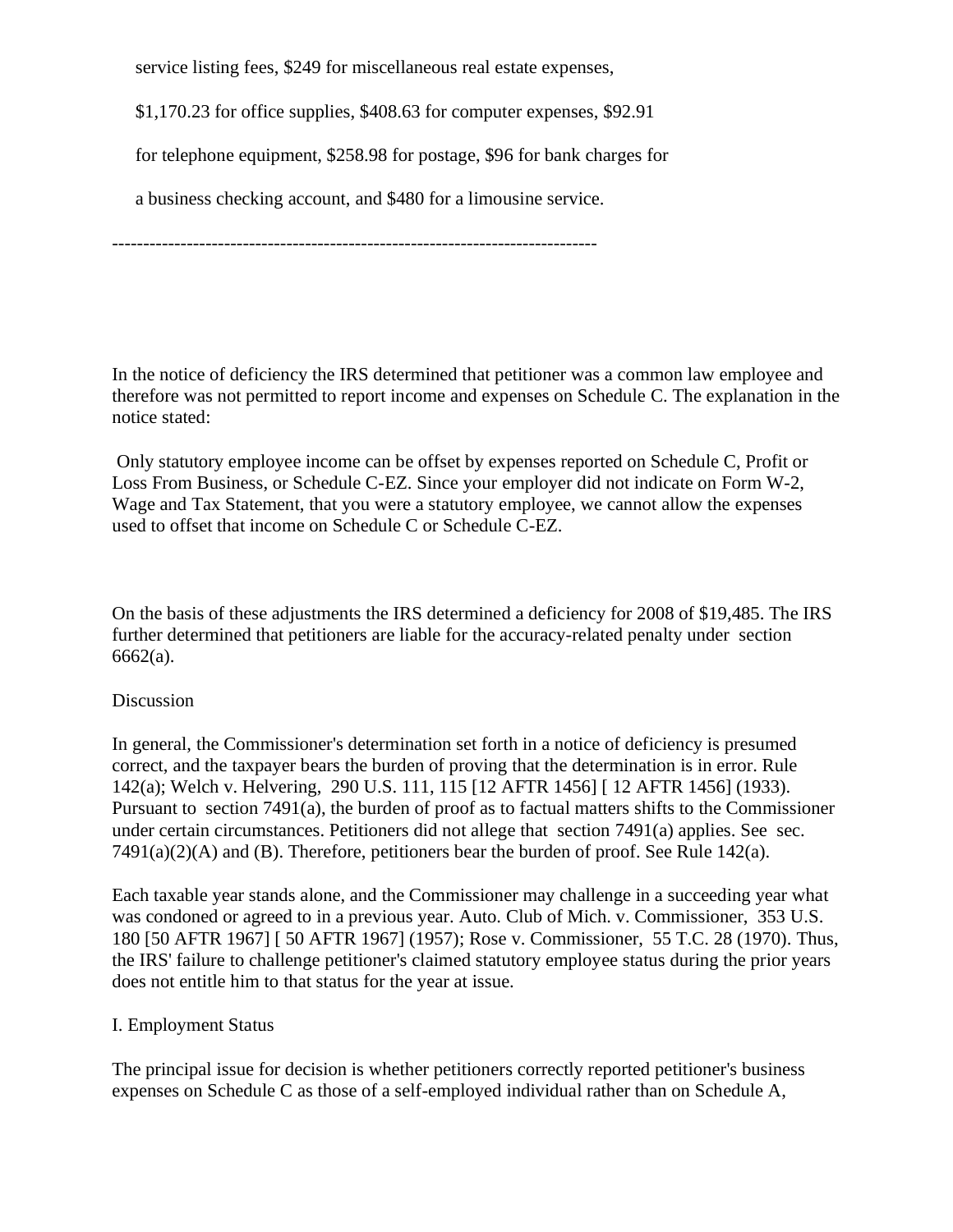Itemized Deductions, as itemized expenses, as respondent contends they should have. The distinction matters because Schedule A itemized deductions are subject to various limitations that do not apply to Schedule C deductions.

An individual performing services as an employee generally may deduct expenses incurred in the performance of such services as miscellaneous itemized deductions on Schedule A only to the extent the expenses exceed 2% of the taxpayer's adjusted gross income. Secs.  $62(a)(2)$ ,  $63(a)$ , (d), 67(a) and (b), 162(a). Itemized deductions may be limited under section 68 and may have alternative minimum tax implications under section  $56(b)(1)(A)(i)$ .

Independent contractors and self-employed persons may report their compensation less related expenses on business income on Schedule C, thereby avoiding limitations on the deductibility of employee business expenses and other itemized deductions reportable on Schedule A. See Weber v. Commissioner, 103 T.C. 378, 386 (1994), aff'd, 60 F.3d 1104 [76 AFTR 2d 95-5782] [ 76 AFTR 2d 95-5782] (4th Cir. 1995); Feaster v. Commissioner, T.C. Memo. 2010-157 [TC Memo 2010-157] [ TC Memo 2010-157]. To be properly reported on Schedule C, a taxpayer's expenses must come from a trade or business of his or her own other than that of being an employee. See Rosato v. Commissioner, T.C. Memo. 2010-39 [TC Memo 2010-39] [ TC Memo 2010-39]. For this purpose, a statutory employee under section  $3121(d)(3)(D)$  is not an employee and may deduct business expenses on Schedule C. See Cole v. Commissioner, T.C. Memo. 2006-44 [TC Memo 2006-44] [ TC Memo 2006-44].

An individual qualifies as a statutory employee under section  $3121(d)(3)$  only if the individual is not a common law employee pursuant to section 3121(d)(2). See Ewens & Miller, Inc. v. Commissioner, 117 T.C. 263, 269 (2001); Rosemann v. Commissioner, T.C. Memo. 2009-185 [TC Memo 2009-185] [ TC Memo 2009-185]. Section 3121(d) defines "employee", in pertinent part, as follows:

SEC. 3121(d). Employee.-For purposes of this chapter, the term "employee" means-

(1) any officer of a corporation; or

(2) any individual who, under the usual common law rules applicable in determining the employer-employee relationship, has the status of an employee \*\*\*

Because an individual qualifies as a statutory employee only if the individual is not a common law employee, we will first decide whether petitioner was a common law employee of IndyMac or Metrocities.

Whether an individual is an employee or an independent contractor is a factual question to which common law principles apply. Sec. 3121(d)(2); Nationwide Mut. Ins. Co. v. Darden, 503 U.S. 318, 323 (1992); Weber v. Commissioner, 103 T.C. at 386; Prof'l & Exec. Leasing, Inc. v. Commissioner, 89 T.C. 225, 232 (1987), aff'd, 862 F.2d 751 [63 AFTR 2d 89-427] [ 63 AFTR 2d 89-427] (9th Cir. 1988). Factors that are relevant in determining the substance of an employment relationship include: (1) the degree of control exercised by the principal over the details of the work; (2) the taxpayer's investment in the facilities used in his or her work; (3) the taxpayer's opportunity for profit or loss; (4) the permanency of the relationship between the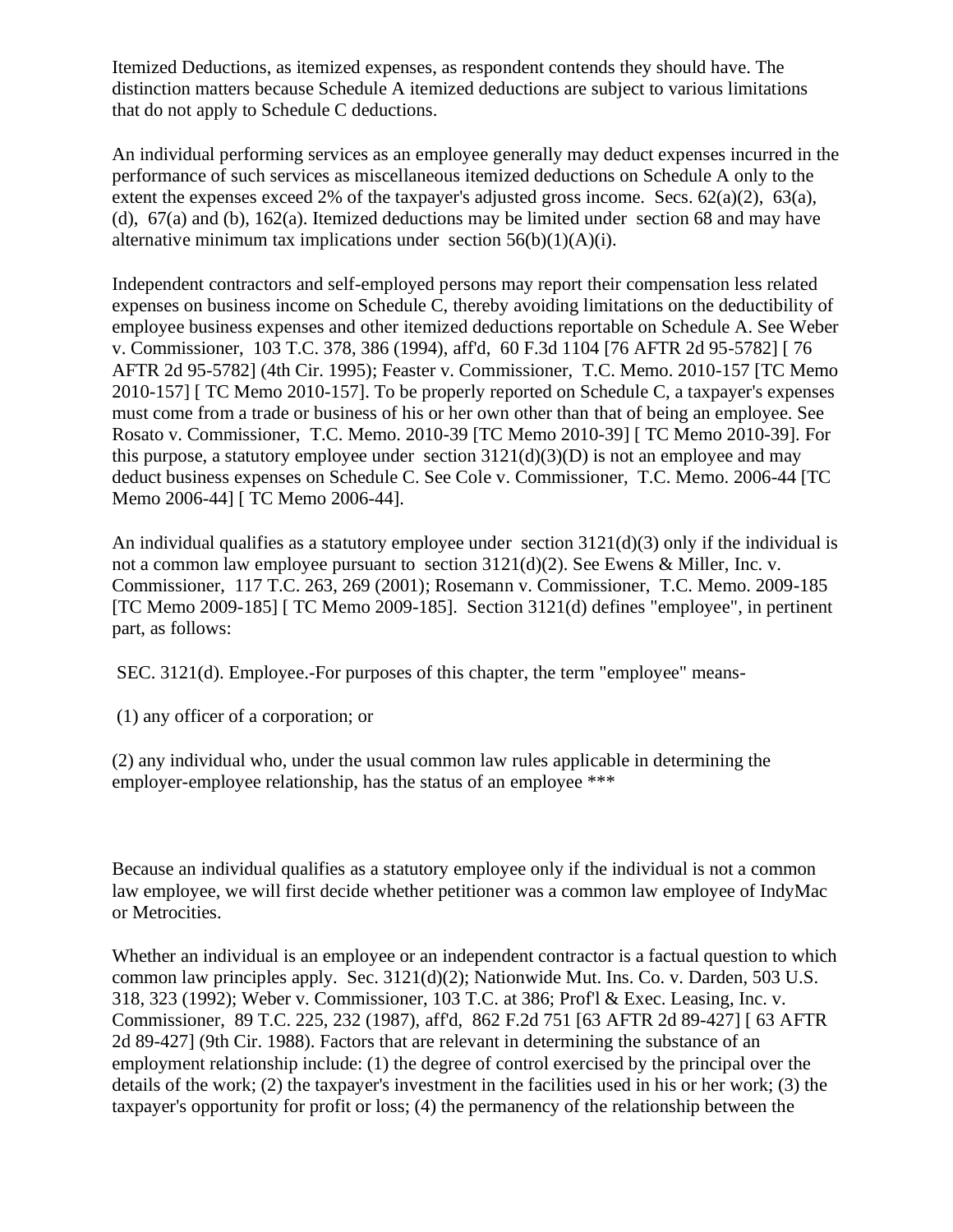parties; (5) the principal's right of discharge; (6) whether the work performed is an integral part of the principal's regular business; (7) the relationship the parties believe they are creating; and (8) the provision of employee benefits. NLRB v. United Ins. Co., 390 U.S. 254, 258-260 (1968); United States v. Silk, 331 U.S. 704, 716 [35 AFTR 1174] [ 35 AFTR 1174] (1947); Weber v. Commissioner, 103 T.C. at 387; Prof'l & Exec. Leasing, Inc. v. Commissioner, 89 T.C. at 232; see also sec. 31.3121(d)-(1)(c)(2), Employment Tax Regs. (setting forth criteria for identifying employees under common law rules).

We consider all of the facts and circumstances of each case, and no single factor is determinative. Nationwide Mut. Ins. Co., 503 U.S. at 324; Ewens & Miller, Inc. v. Commissioner, 117 T.C. at 270; Weber v. Commissioner, 103 T.C. at 387. The factors are not necessarily weighted equally; they are considered according to their significance in the particular case. Aymes v. Bonelli, 980 F.2d 857, 861 (2d Cir. 1992).

#### A. Degree of Control

Although not the exclusive inquiry, the degree of control exercised by the principal over the worker is the most important consideration in determining the nature of a working relationship. See Clackamas Gastroenterology Assocs., P.C. v. Wells, 538 U.S. 440, 448 (2003); Leavell v. Commissioner, 104 T.C. 140, 149-150 (1995). The degree of control necessary to find employment status varies with the nature of the services provided by the worker. See Weber v. Commissioner, 103 T.C. at 388; Potter v. Commissioner, T.C. Memo. 1994-356 [1994 RIA TC Memo ¶94,356] [1994 RIA TC Memo ¶94,356]. Where the inherent nature of the job mandates an independent approach, a lesser degree of control exercised by the principal may result in a finding of an employer-employee status. See Potter v. Commissioner, T.C. Memo. 1994-356 [1994 RIA TC Memo ¶94,356] [1994 RIA TC Memo ¶94,356]; Bilenas v. Commissioner, T.C. Memo. 1983-661 [¶83,661 PH Memo TC] [¶83,661 PH Memo TC]. To possess a degree of control over a worker indicative of employment, the principal need not direct the worker's every move; it is sufficient if the right to do so exists. Weber v. Commissioner, 103 T.C. at 387; see sec. 31.3401(c)-1(b), Employment Tax Regs. Similarly, the principal need not set the worker's hours or supervise every detail of the work environment to control the worker. Gen. Inv. Corp. v. United States, 823 F.2d 337, 342 [60 AFTR 2d 87-5395] [ 60 AFTR 2d 87-5395] (9th Cir. 1987).

The inherent nature of petitioner's position selling loan products calls for him to follow an independent approach in making sales. However, both IndyMac and Metrocities either exercised appropriate control over petitioner or had the authority to exercise it in a manner suggesting that he was an employee of both IndyMac and Metrocities. Petitioner was required to follow certain guidelines for loans that he processed and was required to submit loan packages in the formats specified by IndyMac and Metrocities. If petitioner did not comply with IndyMac's guidelines or meet its expectations, the compensation plan agreement permitted IndyMac to take actions it deemed appropriate, including termination. Petitioner's employment agreement with Metrocities listed his duties and responsibilities, and he agreed to comply fully with Metrocities' policies and procedures. Under the employment agreement, petitioner was not permitted to work simultaneously for any other company engaged in the real estate finance business, and he had no authority to bind Metrocities without written consent of an appropriate officer. This factor weighs heavily in favor of a finding that petitioner was a common law employee of both IndyMac and Metrocities.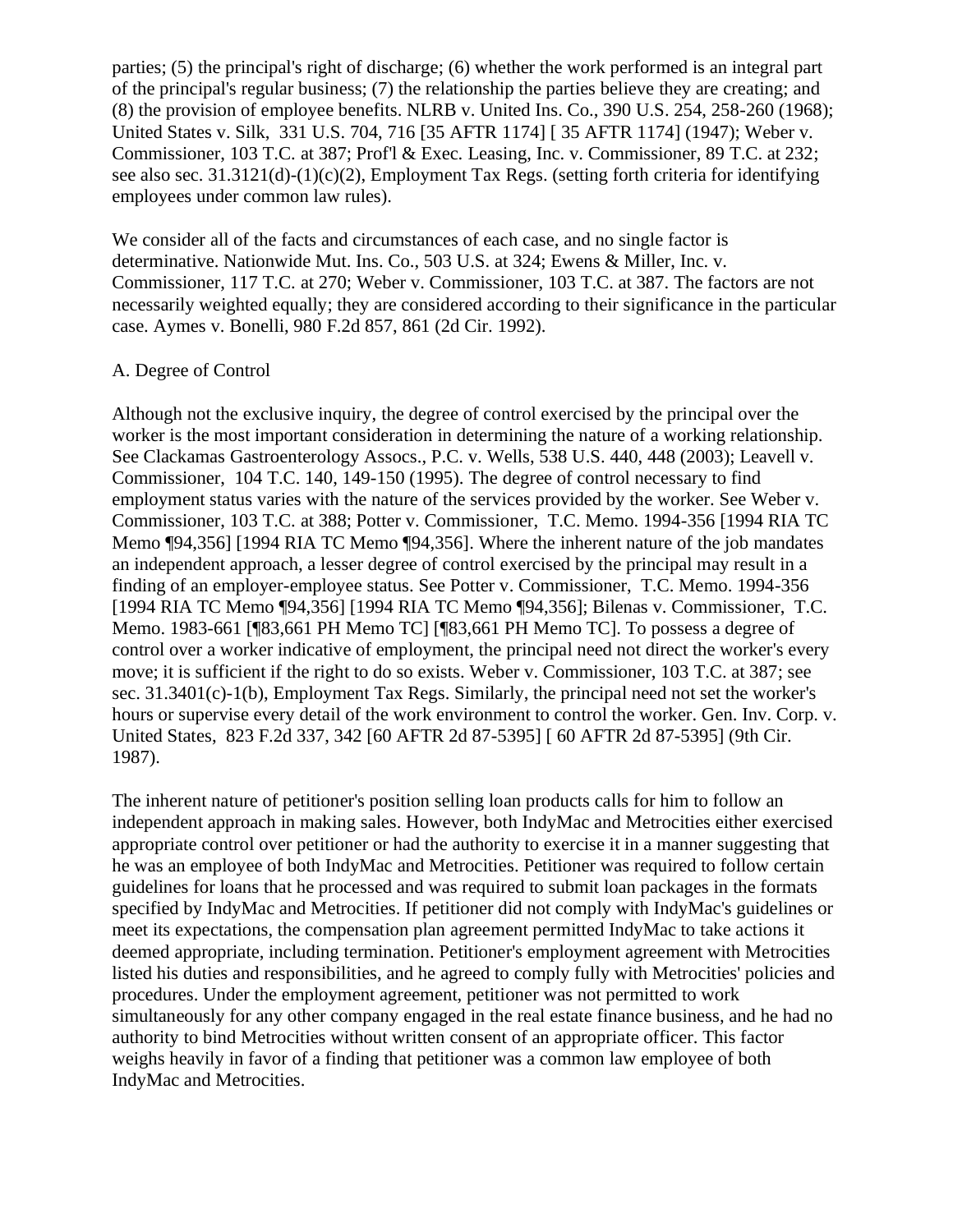#### B. Investment in Facilities

Maintenance of a home office is consistent with independent contractor status, although alone it does not constitute sufficient basis for a finding of independent contractor status. See Colvin v. Commissioner, T.C. Memo. 2007-157 [TC Memo 2007-157] [ TC Memo 2007-157], aff'd, 285 Fed. Appx. 157 [102 AFTR 2d 2008-5301] [ 102 AFTR 2d 2008-5301] (5th Cir. 2008). Both IndyMac and Metrocities provided petitioner with an office in which to conduct business. Petitioner claimed a deduction for home office expenses for work done at his home, but neither IndyMac nor Metrocities required him to maintain a home office. Since IndyMac and Metrocities both provided an office to petitioner, this factor indicates employee status.

### C. Opportunity for Profit or Risk of Loss

The opportunity for profit or loss based on the worker's own efforts and skill indicates independent contractor status. Simpson v. Commissioner, 64 T.C. 974, 988 (1975); see also Rosato v. Commissioner, T.C. Memo. 2010-39 [TC Memo 2010-39] [ TC Memo 2010-39]. Earning an hourly wage or fixed salary indicates an employer-employee relationship. See Robinson v. Commissioner, T.C. Memo. 2011-99 [TC Memo 2011-99] [ TC Memo 2011-99] (citing James v. Commissioner, 25 T.C. 1296, 1300 (1956)), aff'd, 487 Fed. Appx. 751 [110 AFTR 2d 2012-5194] [ 110 AFTR 2d 2012-5194] (3d Cir. 2012).

IndyMac paid petitioner a base salary of \$4,000 per month, and he was also entitled to a percentage of the proceeds from mortgage loans that he closed. Aside from the base salary, petitioner was not guaranteed any compensation. Petitioner asserts that the base salary was actually an incentive payment and that he stopped receiving the base salary on or around June 4, 2008, when he signed the agreement with IndyMac. Petitioner was not paid a fixed wage by Metrocities.

Petitioner received a fixed salary for a portion of 2008, but for the remainder of the year he was not paid a fixed salary. This factor indicates that petitioner was a common law employee until June 1, 2008, when he stopped receiving a fixed salary, and was an independent contractor thereafter. Id.

### D. Right To Discharge

The principal's retention of the right to discharge a worker is indicative of a common law employer-employee relationship. See Weber v. Commissioner, 103 T.C. at 391. Both IndyMac and Metrocities considered petitioner an at-will employee and retained the right to discharge him at any time. This factor weighs in favor of common law employee status. See Kumpel v. Commissioner, T.C. Memo. 2003-265 [TC Memo 2003-265] [ TC Memo 2003-265].

### E. Integral Part of Regular Business

Where a type of work is part of the principal's regular business, it is indicative of employee status. See Simpson v. Commissioner, 64 T.C. at 989; Rosemann v. Commissioner, T.C. Memo. 2009-185 [TC Memo 2009-185] [ TC Memo 2009-185]. The business of IndyMac and Metrocities was the sale of mortgage loans, and petitioner sold mortgage loans for both companies. Thus, the work petitioner performed was part of IndyMac's and Metrocities' regular business, and this indicates common law employee status. Id.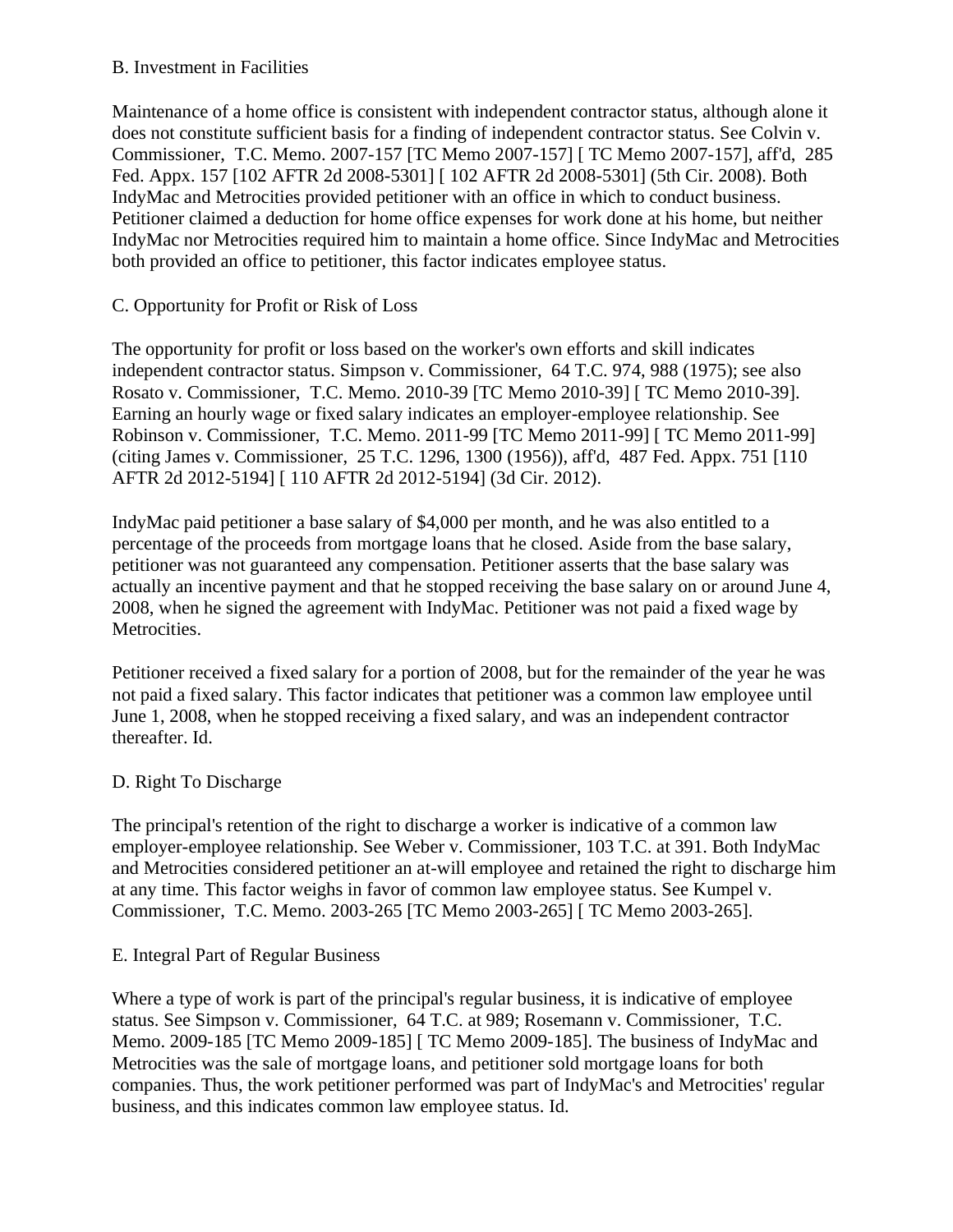### F. Permanency of Relationship

A continuing relationship indicates an employment relationship, while a transitory relationship may be indicative of independent contractor status. Ewens & Miller, Inc. v. Commissioner, 117 T.C. at 273. Petitioner worked at IndyMac from May 8, 2007, until approximately July 11, 2008, when IndyMac was taken over by the FDIC as an insolvent bank. On or around August 8, 2008, Metrocities acquired IndyMac, and petitioner signed a new employment agreement with Metrocities. Under the terms of petitioner's Metrocities employment agreement, he was prohibited from working for any other company engaged in the real estate finance business and from originating or underwriting loans for any other lending institution while he was employed by Metrocities. On the basis of the record, it appears that petitioner's relationships with both IndyMac and Metrocities were permanent and were indicative of common law employee status.

### G. Relationship Contemplated by the Parties

The withholding of taxes is consistent with a finding that an individual is a common law employee. See Packard v. Commissioner, 63 T.C. 621, 632 (1975); Rosato v. Commissioner, T.C. Memo. 2010-39 [TC Memo 2010-39] [ TC Memo 2010-39]. Both IndyMac and Metrocities issued Forms W-2 to petitioner for 2008. IndyMac did not withhold any Federal income tax from petitioner's pay, but it did withhold State income tax and Social Security and Medicare taxes from his pay. Metrocities withheld Federal and State income taxes and Social Security and Medicare taxes from his pay, indicating common law employee status.

Petitioner's agreements to work for IndyMac and Metrocities were evidenced by writings, and those employment agreements indicate that both IndyMac and Metrocities considered him a common law employee. Furthermore, petitioner never had any discussions with either IndyMac or Metrocities regarding whether he was a statutory employee. This factor indicates common law employee status.

## H. Provision for Employee Benefits

Provision of benefits such as health insurance, life insurance, paid vacation leave, and retirement plans are indicative of an employment relationship. Weber v. Commissioner, 103 T.C. at 393- 394. Petitioner enrolled in health insurance plans at a group rate through both IndyMac and Metrocities, which he paid for, at least in part, out of his pretax income. Petitioner also contributed to a section 401(k) plan account while he worked at IndyMac. He also received holiday pay during the first five months of 2008 at IndyMac. With respect to IndyMac, this factor weighs in favor of common law employee status.

Metrocities did not offer a section  $401(k)$  plan, nor did it provide holiday pay, sick pay, or vacation pay. With respect to Metrocities, this factor weighs in favor of independent contractor status.

### I. Conclusion

Considering the record and taking into account all the facts and circumstances, we conclude that petitioner was a common law employee of both IndyMac and Metrocities.

### II. Business Expenses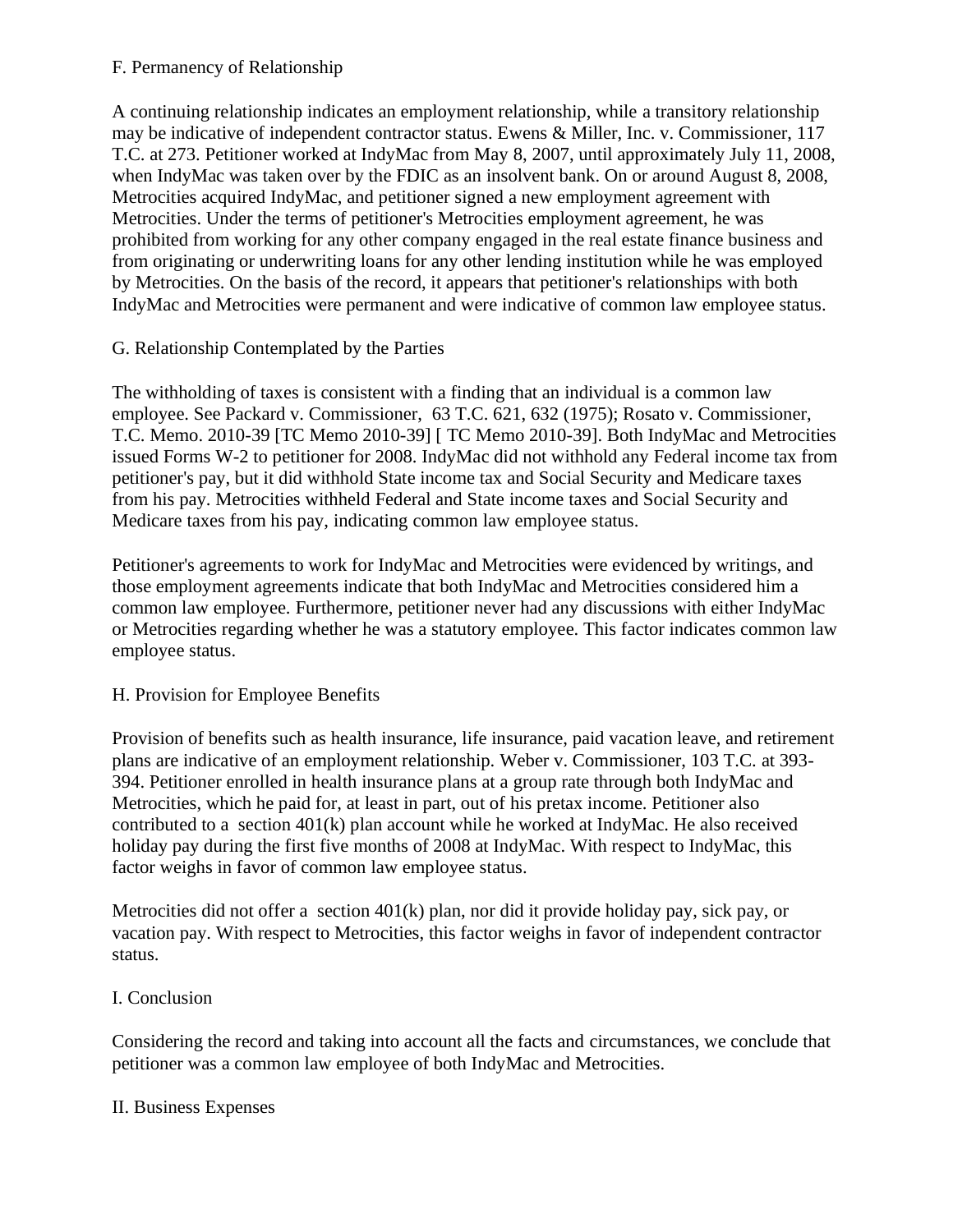The Commissioner's determinations are generally presumed correct, and the taxpayer bears the burden of proving the determinations erroneous. Rule 142(a). The taxpayer bears the burden of proving that he is entitled to the deduction claimed, and this includes the burden of substantiation. Id.; Hradesky v. Commissioner, 65 T.C. 87, 90 (1975), aff'd per curiam, 540 F.2d 821 [38 AFTR 2d 76-5935] [ 38 AFTR 2d 76-5935] (5th Cir. 1976). A taxpayer must substantiate amounts claimed as deductions by maintaining the records necessary to establish he or she is entitled to the deductions. Sec. 6001. Section 162(a) provides a deduction for certain business-related expenses. In order to qualify for the deduction under section  $162(a)$ , "an item must (1) be `paid or incurred during the taxable year,' (2) be for `carrying on any trade or business,' (3) be an `expense,' (4) be a 'necessary' expense, and (5) be an `ordinary' expense." Commissioner v. Lincoln Sav. & Loan Ass'n, 403 U.S. 345, 352 [27 AFTR 2d 71-1542] [ 27 AFTR 2d 71-1542] (1971); Deputy v. du Pont, 308 U.S. 488, 495 [23 AFTR 808] [ 23 AFTR 808] (1940) (to qualify as "ordinary", the expense must relate to a transaction "of common or frequent occurrence in the type of business involved"). Whether an expense is ordinary is determined by time, place, and circumstance. Welch, 290 U.S. at 113-114.

If a taxpayer establishes that he or she paid or incurred a deductible business expense but does not establish the amount of the expense, we may approximate the amount of the allowable deduction, bearing heavily against the taxpayer whose inexactitude is of his or her own making. Cohan v. Commissioner, 39 F.2d 540, 543-544 [8 AFTR 10552] [ 8 AFTR 10552] (2d Cir. 1930). In order for the Cohan rule to apply, there must be sufficient evidence in the record to provide a basis for the estimate. Vanicek v. Commissioner, 85 T.C. 731, 743 (1985). Certain expenses may not be estimated because of the strict substantiation requirements of section 274(d). See sec. 280F(d)(4)(A); Sanford v. Commissioner, 50 T.C. 823, 827 (1968), aff'd per curiam, 412 F.2d 201 [24 AFTR 2d 69-5021] [ 24 AFTR 2d 69-5021] (2d Cir. 1969).

Section 274(d) applies to certain business expenses including, among other things, expenses for gifts and listed property (e.g., automobile expenses, cellular telephones, computer equipment, or any property of a type generally used for purposes of entertainment, recreation, or amusement) and travel expenses (including meals and lodging while away from home). Secs. 274(d), 280F(d)(4)(A). To substantiate a deduction attributable to listed property, a taxpayer must maintain adequate records or present corroborative evidence to show the following: (1) the amount of the expense; (2) the time and place of use of the listed property; and (3) the business purpose of the use. Sec. 1.274-5T(b)(6), Temporary Income Tax Regs., 50 Fed. Reg. 46016 (Nov. 6, 1985).

#### A. Advertising

On their 2008 Schedule C petitioners claimed, and respondent disallowed, a deduction for \$1,500 of advertising expenses. Petitioners assert that they are entitled to a deduction for only \$15 of advertising expenses. Petitioners provided a copy of a credit card statement showing a \$15 charge for direct marketing Internet. Petitioners have substantiated \$15 of advertising expenses and are entitled to a deduction in that amount.

#### B. Car and Truck Expenses

Petitioners assert that they are entitled to deductions totaling \$4,380.53 for car and truck expenses for two automobiles. Petitioners' passenger automobiles are listed property under section  $280F(d)(4)(A)(i)$  and thus related expenses are subject to the substantiation requirements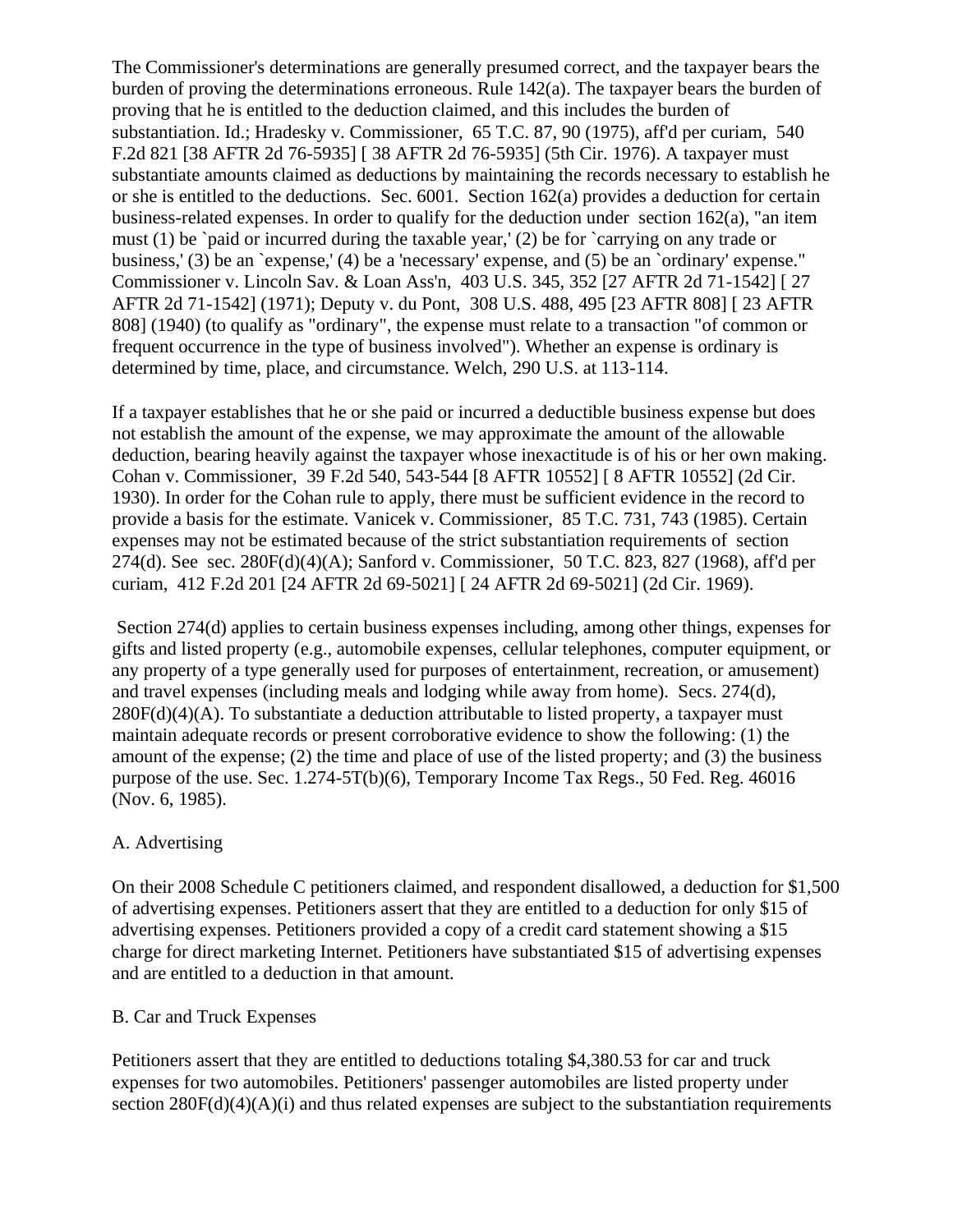of section 274(d). A taxpayer must prove four elements to be allowed a deduction for listed property: (1) the amount of each expenditure, (2) the amount of use, (3) the time of the expenditure or use, and (4) the business or investment purpose of the expenditure or use. Sec. 1.274-5T(b)(6), Temporary Income Tax Regs., supra. The amount of expenditure concerns the amount of each separate expenditure with respect to an item of listed property whereas the amount of use concerns the amount of each business or investment use based on the appropriate measure and the total use of the listed property for the taxable period. Sec.  $1.274-5T(b)(6)(i)(A)$ and (B), Temporary Income Tax Regs., supra. Additionally, a taxpayer must substantiate each element by adequate records or by sufficient evidence corroborating his testimony. Sec. 1.274-  $5T(c)(1)$ , Temporary Income Tax Regs., 50 Fed. Reg. 46016 (Nov. 6, 1985). To satisfy the adequate records standard, the taxpayer shall maintain an account book, a diary, a log, a statement of expense, trip sheets, or a similar record and other documentary evidence such as receipts. Sec.  $1.274 - 5T(c)(2)$ , Temporary Income Tax Regs., 50 Fed. Reg. 46017 (Nov. 6, 1985).

Petitioner kept track of his automobile mileage using a daily mileage log that he kept on his calendar. There are several problems with the mileage log. First, the log notes only the number of miles driven each day and generally includes no information regarding where petitioner drove, the purpose of the trip, or his business relationship to the persons he visited. Second, it appears that petitioner included in the mileage log the miles he drove commuting to and from his office in San Luis Obispo. Third, petitioners used their cars for personal as well as business purposes, but they did not maintain records allocating the personal and business use of their cars.

We believe petitioners both used their cars, at least to an extent, in the conduct of a trade or business. The records that they maintained, however, are not adequate to substantiate a deduction for car and truck expenses under section 274. Consequently, we sustain respondent's determination that petitioners are not entitled to deduct any car and truck expenses for 2008.

#### C. Travel

On their 2008 Schedule C petitioners claimed, and respondent disallowed, a deduction for \$3,800 in travel expenses. Petitioners assert that they are entitled to a deduction of \$4,204.16. These expenses are likewise subject to the strict substantiation requirements of section 274(d).

As substantiation for the travel expenses petitioners submitted credit card statements showing charges for both domestic and foreign airline tickets and hotels. Petitioner testified that he incurred travel expenses when he attended education seminars that usually took place in California. Petitioner incurred foreign travel expenses when he went to Spain with his daughter to visit former exchange students that had stayed with petitioners. Petitioner deducted his foreign travel expenses because he asserts that while he was in Spain, he discussed buying properties in the United States with a couple of the families and "kind of pre-qualified them

\*\*\* and showed them how they could go online to view properties in the areas".

As petitioner did not offer detailed testimony regarding the location and business nature of the domestic and foreign trips for which he claimed deductions, the credit card statements he provided are not sufficient corroborating evidence to substantiate the deduction under section 274(d). Consequently, we sustain respondent's determination that petitioners are not entitled to a deduction for travel expenses.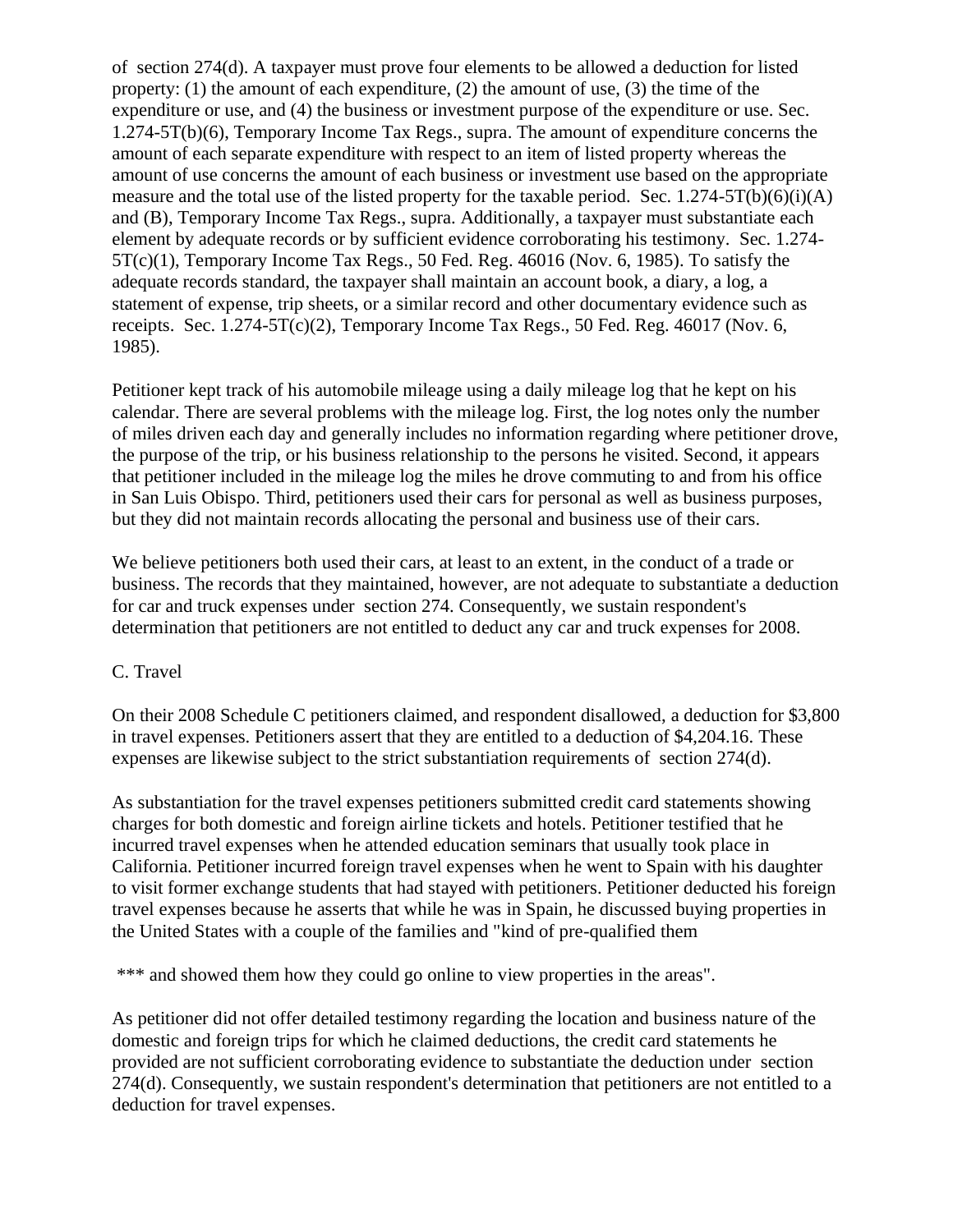#### D. Meals and Entertainment

On their 2008 Schedule C petitioners claimed, and respondent disallowed, a deduction for \$27,425 in meals and entertainment expenses. Petitioners concede that they are unable to substantiate a portion of the deduction and assert that they are instead entitled to a deduction of \$11,061.50.

A deduction is not allowed for meals and entertainment expenses unless the taxpayer properly substantiates: (1) the amount of such expense, (2) the time and place of the expense, (3) the business purpose, and (4) the business relationship between the taxpayer and the persons being entertained. Sec. 274(d).

To substantiate their deduction for meals and entertainment expenses, petitioners offered receipts for the business meals. The receipts generally identify the place and date that each of the expenses were incurred. Some of the receipts identify, in handwriting on the receipt, the name of the person with whom petitioner dined, but they do not identify the relationship between him and the person being entertained or the specific business purpose for the meal. Petitioners are not entitled to any meals and entertainment expense deductions because the receipts provided do not meet the strict substantiation requirements of section 274(d). See Sanford v. Commissioner, 50 T.C. at 827-828.

#### E. Business Use of Home

Petitioners claimed, and respondent disallowed, a deduction of \$5,930 for business use of their home. In their pretrial memorandum, petitioners assert that they are entitled to a deduction of \$4,950.29 for business use of their home.

In general, a taxpayer is not entitled to deduct any expenses related to the use of a dwelling unit used by the taxpayer as a residence during the taxable year. See sec. 280A. Expenses attributable to a home office are excepted from this general rule, however, if the expenses are allocable to a portion of the dwelling unit which is exclusively used on a regular basis as the principal place of business for the taxpayer's trade or business. See sec. 280A(c)(1); Lofstrom v. Commissioner, 125 T.C. 271, 278 (2005). If the taxpayer is an employee, the exception under section  $280A(c)(1)$  will apply only if the home office is maintained for the convenience of the employer. See Hamacher v. Commissioner, 94 T.C. 348, 353-354 (1990). An employee satisfies this requirement when the employee maintains the home office as a condition of his employment or as necessary for the functioning of the employer's business or as necessary for the employee to properly perform his duties. Id. at 358. The home office must not, however, "be `purely a matter of personal convenience, comfort, or economy' with respect to the employee." Id. (quoting Sharon v. Commissioner, 66 T.C. 515, 523 (1976), aff'd, 591 F.2d 1273 [43 AFTR 2d 79-335] [ 43 AFTR 2d 79-335] (9th Cir. 1978)).

Petitioner does not claim that the home office was used exclusively on a regular basis as his principal place of business or that the home office was maintained for the convenience of his employers. Petitioner's employers did not require him to maintain a home office. The fact that he used the home office for business purposes is insufficient to allow any deduction attributable to that use. See Lofstrom v. Commissioner, 125 T.C. at 278. Petitioners are not entitled to a home office deduction for 2008, and respondent's determination in this regard is sustained.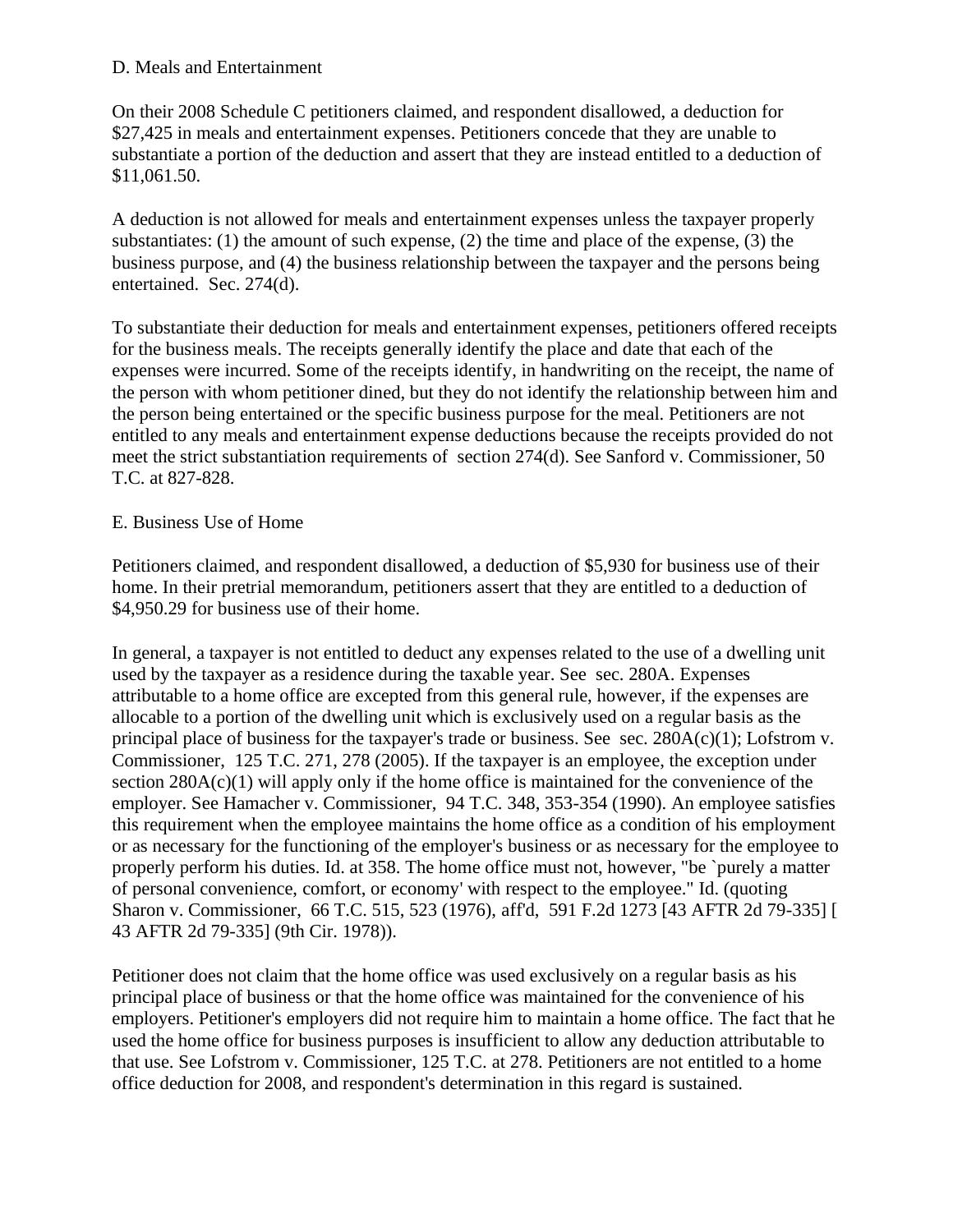### F. Other Expenses

## 1. Business Gifts

The heightened substantiation requirements of section 274 also apply to business gifts. Sec. 274(d)(3). Petitioner introduced a list of the business gifts that he gave to clients and realtors as well as corresponding receipts showing purchase of the gifts as evidence in support of his claimed deductions for business gifts for 2008. Petitioner explained the business purpose of the gifts and the business relationships with the persons to whom the gifts were given. See sec. 1.274-5T(b)(5), Temporary Income Tax Regs., 50 Fed. Reg. 46016 (Nov. 6, 1985). Petitioner has substantiated \$3,425 of business gifts and is entitled to a deduction in that amount. 3

2. Cellular Telephone, Telephone, Internet, Fax, and Satellite Expenses

Petitioners assert in the pretrial memorandum that they are entitled to deductions of \$2,381.96 for cellular telephone expenses, \$772.45 for home office telephone line expenses, \$1,133.60 for home office business line expenses, \$307 for home office fax line expenses, \$1,174.11 for home office satellite fees, and \$312.21 for XM Satellite Radio expenses.

Cellular phones are included in the section 280F definition of listed property. Sec.  $280F(d)(4)(v)$ . Therefore, expenses attributable to cellular phones are subject to the heightened substantiation requirements of section  $274(d)$ , which require a taxpayer to substantiate (1) the amount of each use or expenditure, (2) the time and place of the use or expenditure, and (3) its business purpose. Sec. 274(d)(4); sec. 1.274-5T(b)(6), Temporary Income Tax Regs., supra.

Petitioners introduced cellular phone bills from Verizon Wireless in support of their claimed cellular phone expense deduction. Though petitioner credibly testified about using his cellular phone for business, he did not substantiate the expense within the meaning of section 274(d)(4) because he did not substantiate the amount of time he used his cellular phone for business purposes, the time and place of these uses, and the business purpose of these uses. Therefore, petitioners are not entitled to a deduction for cellular phone expenses.

Expenses for telephone service are deductible under section  $162(a)$ , provided they are ordinary and necessary to the taxpayer's trade or business. See Vanicek v. Commissioner, 85 T.C. at 742. To the extent that telephone expenses are attributable to nonbusiness use, they are nondeductible personal living expenses. See sec.  $262(a)$ . Section  $262(b)$  provides that the first telephone line in a taxpayer's residence will be treated as a personal expense. See Bogue v. Commissioner, T.C. Memo. 2011-164 [TC Memo 2011-164] [ TC Memo 2011-164], slip op. at 40, aff'd, 522 Fed. Appx. 169 [111 AFTR 2d 2013-2179] [ 111 AFTR 2d 2013-2179] (3d Cir. 2013).

Petitioners assert in the pretrial memorandum that they are entitled to deductions for a home office telephone line and a home office fax line. In support of these telephone and fax expense deductions, petitioners introduced copies of bank statements showing that they made payments on various dates to AT&T and copies of monthly statements from AT&T. These deductions and statements in support of the deductions appear duplicative, and some of the payments may be for a first residential telephone line, the expenses of which are per se nondeductible pursuant to section 262(b). For these reasons, petitioners are not entitled to deduct any amounts incurred for the home office telephone line or the home office fax line.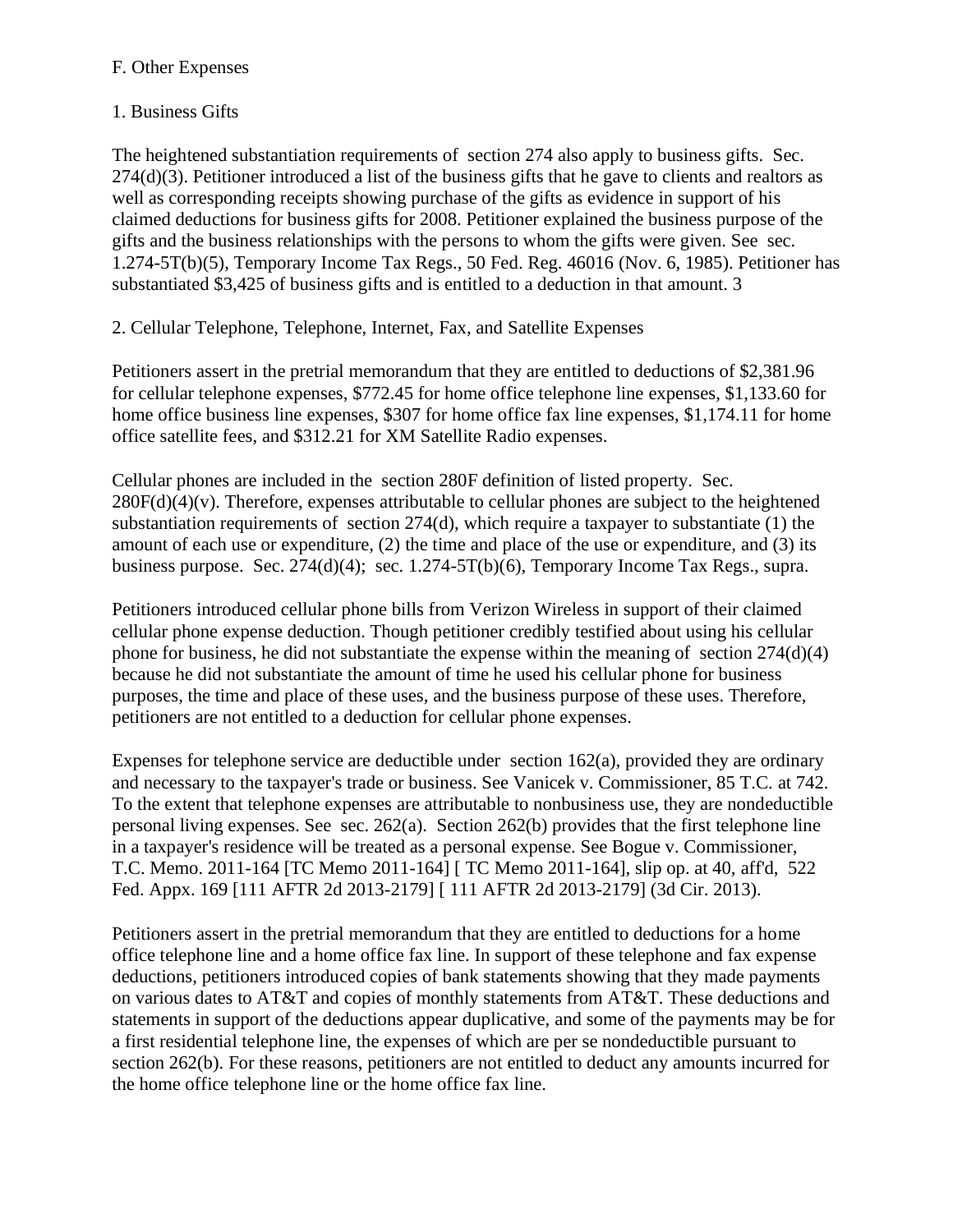Petitioners assert they are entitled to a deduction for Internet access fees. 4 The Court has characterized Internet expenses as utility expenses. Verma v. Commissioner, T.C. Memo. 2001- 132 [TC Memo 2001-132] [ TC Memo 2001-132]. Strict substantiation therefore does not apply, and the Court may estimate petitioners' deductible expenses provided that the Court has a reasonable basis for making an estimate. Cohan v. Commissioner, 39 F.2d at 544; see Vanicek v. Commissioner, 85 T.C. at 742-743 (an estimate must have a reasonable evidentiary basis). Petitioner presented credible testimony that in 2008, the Internet service at his home was primarily for business use and that any personal use was incidental. Using our best judgment, we hold that petitioner is allowed a deduction of \$377 for Internet service.

Petitioners assert that they are entitled to a deduction for home office satellite and/or cable fees. To support this deduction, petitioners submitted credit card statements showing payments made to the Dish Network. Though petitioners incurred these expenses during the year in issue, his testimony and the documents submitted do not establish that the satellite and/or cable expenses for his entire home are ordinary and necessary business expenses for a mortgage loan officer. We sustain respondent's determination disallowing the deduction for these expenses.

Petitioners also claimed a deduction for XM satellite radio in their vehicles. Petitioners submitted checks payable to XM Satellite Radio to substantiate their deduction. Though petitioner listened to the radio in his car to keep abreast of relevant breaking news, the expense is inherently personal, and he has not demonstrated that the radio expense was an ordinary and necessary business expense. See sec. 262.

#### 3. Real Estate Expenses

Petitioners assert that they are entitled to deductions of \$2,743 for appraisal fee reimbursements to clients, \$277.12 for multiple service listing fees, and \$249 for miscellaneous real estate expenses.

In support of their deduction for appraisal fee reimbursements to clients, petitioners submitted copies of two checks totaling only \$1,092. It is not clear to whom the checks are payable or the purpose of the checks. Furthermore, they are from petitioners' joint bank account. Petitioners have not demonstrated that the amounts paid were ordinary and necessary business expenses, and we sustain respondent's determination disallowing the deduction for appraisal fee reimbursements.

Petitioners claimed deductions for expenses of multiple service listing fees and miscellaneous real estate expenses. To support these deductions, petitioners submitted a copy of a bank statement showing a payment by check of \$135 (petitioners did not show how this check was a related real estate or listing fee expense or that it was otherwise ordinary and necessary), a check for \$142.12 payable to Pismo Coast MLS, and a credit card statement showing a charge of \$249 to Consolidated Real Estate. We are satisfied that of these amounts \$391.12 was for ordinary and necessary business expenses and that petitioners are entitled to a deduction in that amount.

4. Office Supplies, Computer Expenses, Telephone Equipment, Postage, Bank Charges

Petitioners assert they are entitled to a deduction of \$1,170.23 for office supplies. To support the deduction, petitioners submitted credit card statements with handwritten notations of "office supplies" next to certain charges. Nothing in the record establishes the expenses were ordinary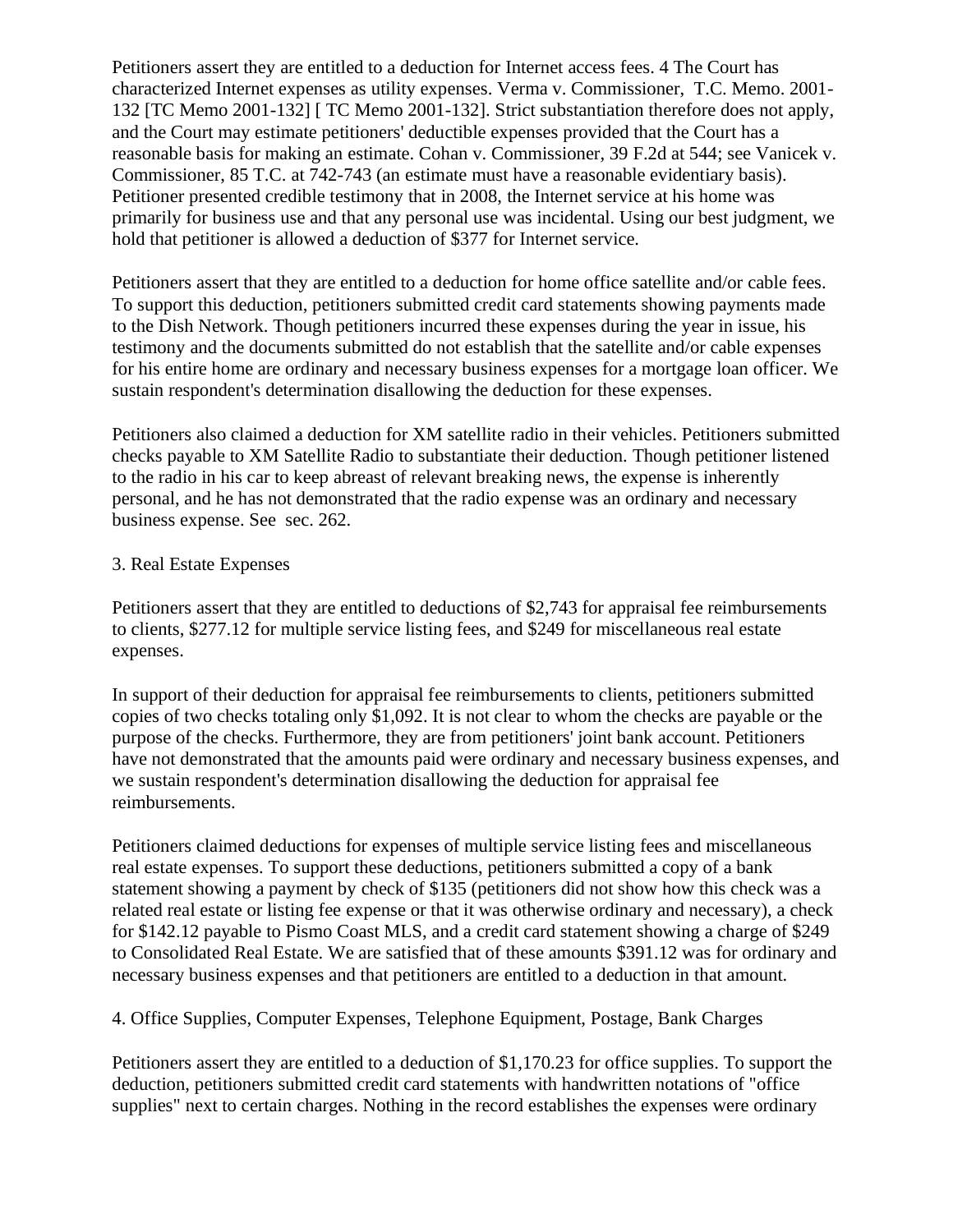and necessary for petitioner's business rather than personal. We sustain respondent's determination disallowing the deduction for office supplies.

Petitioners' pretrial memorandum asserts they are entitled to a deduction of \$408.63 for computer expenses. Petitioner did not provide any testimony regarding these expenses, and the documents submitted to substantiate the expenses are copies of credit card statements with handwritten notations of "computer" next to certain charges. Petitioners have not established that the computer expenses were ordinary and necessary rather than personal, and they are not entitled to a deduction for computer expenses.

Petitioners assert in their pretrial memorandum that they are entitled to a deduction of \$92.91 for telephone equipment. Petitioners did not submit any documentation in support of this deduction, nor did petitioner provide any testimony regarding this expense. Petitioners have therefore not established that they are entitled to a deduction for telephone equipment.

Petitioners reported postage expenses of \$1,380 on their Schedule C but in their pretrial memorandum assert that they are entitled to a deduction for postage expenses of only \$258.98. In support of the deduction, petitioners submitted a copy of a check, receipts from various post offices, and credit card statements with charges at USPS. Petitioners have not established that these expenses were ordinary and necessary rather than personal, and they are not entitled to a deduction for postage.

Petitioners' pretrial memorandum asserts that they are entitled to a deduction of \$96 for bank charges for petitioner's business checking account. Petitioners submitted bank statements showing an \$8 monthly maintenance charge. Though petitioners may have had a separate account that petitioner used for business expenses, both petitioners' names appear on the checking account statements they submitted for petitioner's business checking account. Petitioners have therefore not established that this expense was ordinary and necessary, and they are not entitled to a deduction for petitioner's business checking account fees.

Petitioners also claimed a deduction of \$480 for a limousine service. Petitioners incurred the expense when they took a realtor and his wife to several wineries. Petitioner also provided a credit card statement showing a charge of \$480 to California Limousine. Though petitioners claimed this as an "other expense", this expense is really in the nature of an entertainment expense, which is subject to the heightened substantiation requirements of section 274. To prove a business expense for entertainment, the taxpayer must show: (1) the amount of the expenditure; (2) the time and place of the entertainment; (3) the business purpose for the entertainment; and (4) the taxpayer's business relationship with the persons entertained. Sec. 1.274-5T(b)(3), Temporary Income Tax Regs., 50 Fed. Reg. 46015 (Nov. 6, 1985). Petitioners did not provide all of the information required to substantiate this expense and are not entitled to a deduction for the limousine service.

### G. Conclusion

On the basis of the foregoing, petitioners are entitled to deductions in the following amounts: \$15 for advertising, \$3,425 for business gifts, \$377 for Internet service, and \$391.12 for real estate expenses.

### III. Accuracy-Related Penalty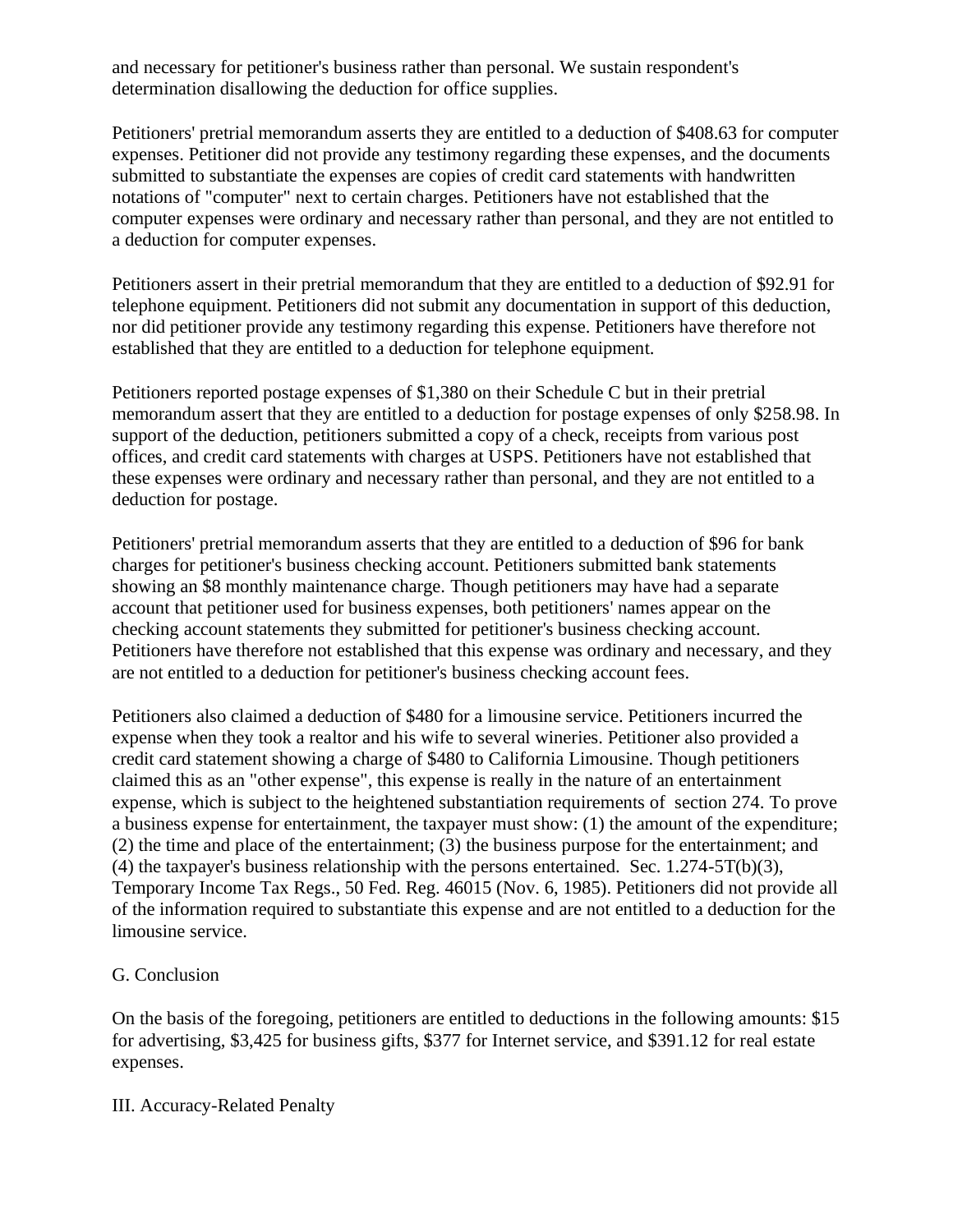Section 6662(a) and (b)(1) and (2) imposes a penalty of 20% of the portion of an underpayment of tax attributable to the taxpayer's negligence, disregard of rules or regulations, or substantial understatement of income tax. "Negligence" includes any failure to make a reasonable attempt to comply with the Code, including any failure to keep adequate books and records or to substantiate items properly. See sec.  $6662(c)$ ; sec.  $1.6662-3(b)(1)$ , Income Tax Regs. A "substantial understatement" includes an understatement of income tax that exceeds the greater of 10% of the tax required to be shown on the return or \$5,000. See sec. 6662(d); sec. 1.6662- 4(b), Income Tax Regs.

With respect to a taxpayer's liability for any penalty, section  $7491(c)$  places on the Commissioner the burden of production, thereby requiring the Commissioner to come forward with sufficient evidence indicating that it is appropriate to impose the penalty. Higbee v. Commissioner, 116 T.C. 438, 446-447 (2001). Once the Commissioner meets his burden of production, the taxpayer must come forward with persuasive evidence that the Commissioner's determination is incorrect. See id. at 447; see also Rule 142(a); Welch v. Helvering, 290 U.S. at 115.

Petitioners claimed some deductions on their 2008 return that they are unable to substantiate. See sec. 6662(b)(1); sec. 1.6662-3(b)(1), Income Tax Regs. Therefore, respondent's burden of production under section 7491(c) has been satisfied.

The section 6662(a) accuracy-related penalty does not apply with respect to any portion of an underpayment if the taxpayer proves that there was reasonable cause for such portion and that he acted in good faith with respect thereto. Sec.  $6664(c)(1)$ . The determination of whether a taxpayer acted with reasonable cause and in good faith depends on the pertinent facts and circumstances, including the taxpayer's efforts to assess the proper tax liability; the knowledge and the experience of the taxpayer; and any reliance on the advice of a professional, such as an accountant. Sec. 1.6664-4(b)(1), Income Tax Regs. Generally, the most important factor is the taxpayer's effort to assess the taxpayer's proper tax liability. Id.

The underpayment at issue is attributable to respondent's Schedule C adjustments. We are satisfied that petitioners, who relied on their return preparer and included with their return a statement disclosing the transfer of a portion of petitioner's wages to Schedule C, made a goodfaith effort to properly determine their 2008 Federal income tax liability. Accordingly, we hold that petitioners are not liable for the section 6662(a) accuracy-related penalty for 2008 to the extent that their counsel has not already conceded liability for the penalty as more fully described supra note 1.

To reflect the foregoing,

Decision will be entered under Rule 155.

1 Petitioners concede that they overstated their Federal income tax withholding reported on Form W-2, Wage and Tax Statement, by \$6,520 on their 2008 Federal income tax return. Petitioners also concede that they do not have documentation to substantiate \$30,290 of claimed deductions for Schedule C expenses reported on their 2008 Federal income tax return. Petitioners concede that to the extent the accuracy-related penalty is related to the overstated withholding and the failure to provide documentation to support \$30,290 of claimed business expenses, the penalty is applicable.